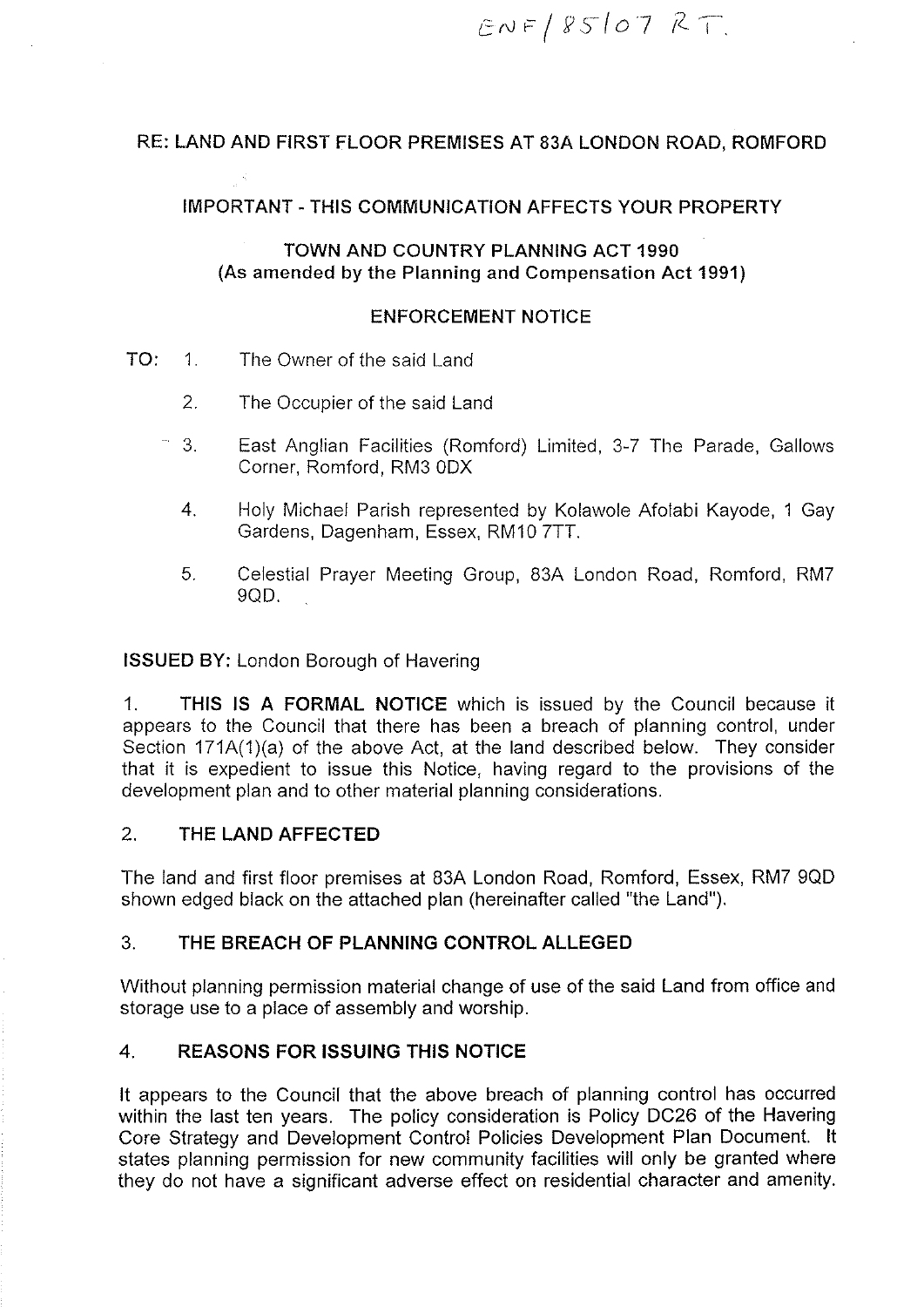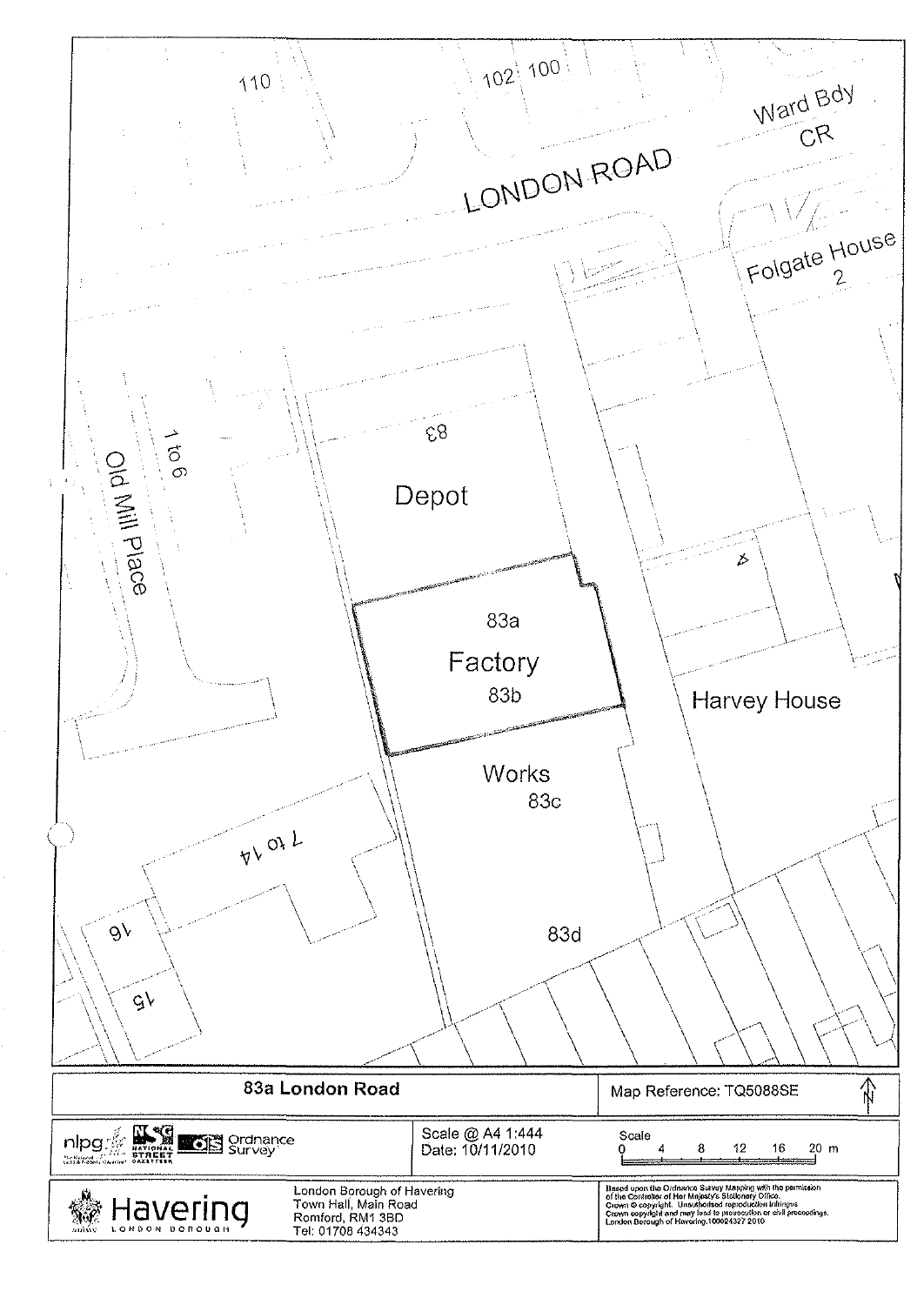The unauthorised use causes considerable harm to the residential character and amenity of the area, causing noise and disturbance to residents including hours of operation and effective waste disposal. The unauthorised use also causes problems with access, car parking and car parking standards which are against Policies DC33 (car parking) and Annex 5 (car parking standards) of the Havering Core Strategy and Development Control Policies Development Plan Document.

## 5. WHAT YOU ARE REQUIRED TO DO

 $(i)$  Stop using the Land as a place of assembly and worship.

Time for compliance: 3 months from the effective date of this notice.

(ii) Remove from the Land all equipment including seating, audio and amplifier equipment and musical instruments associated with the unauthorised use.

Time for compliance: 3 months from the effective date of this notice.

(iii) Restore the Land back to its authorised general storage and office use.

Time for compliance: 3 months from the effective date of this notice.

(iv) Remove from the Land all materials, including building materials and rubble resulting from compliance with requirements (i) to (iii) above.

Time for compliance: 3 months from the effective date of this notice.

# 6. WHEN THIS NOTICE TAKES EFFECT

This Notice takes effect on  $8<sup>th</sup>$  April 2011, unless an appeal is made against it beforehand

Dated: 4<sup>th</sup> March 2011

Signed:

i

Authorised Officer

On behalf of London Borough of Havering Town Hall Main Road Romford RM1 380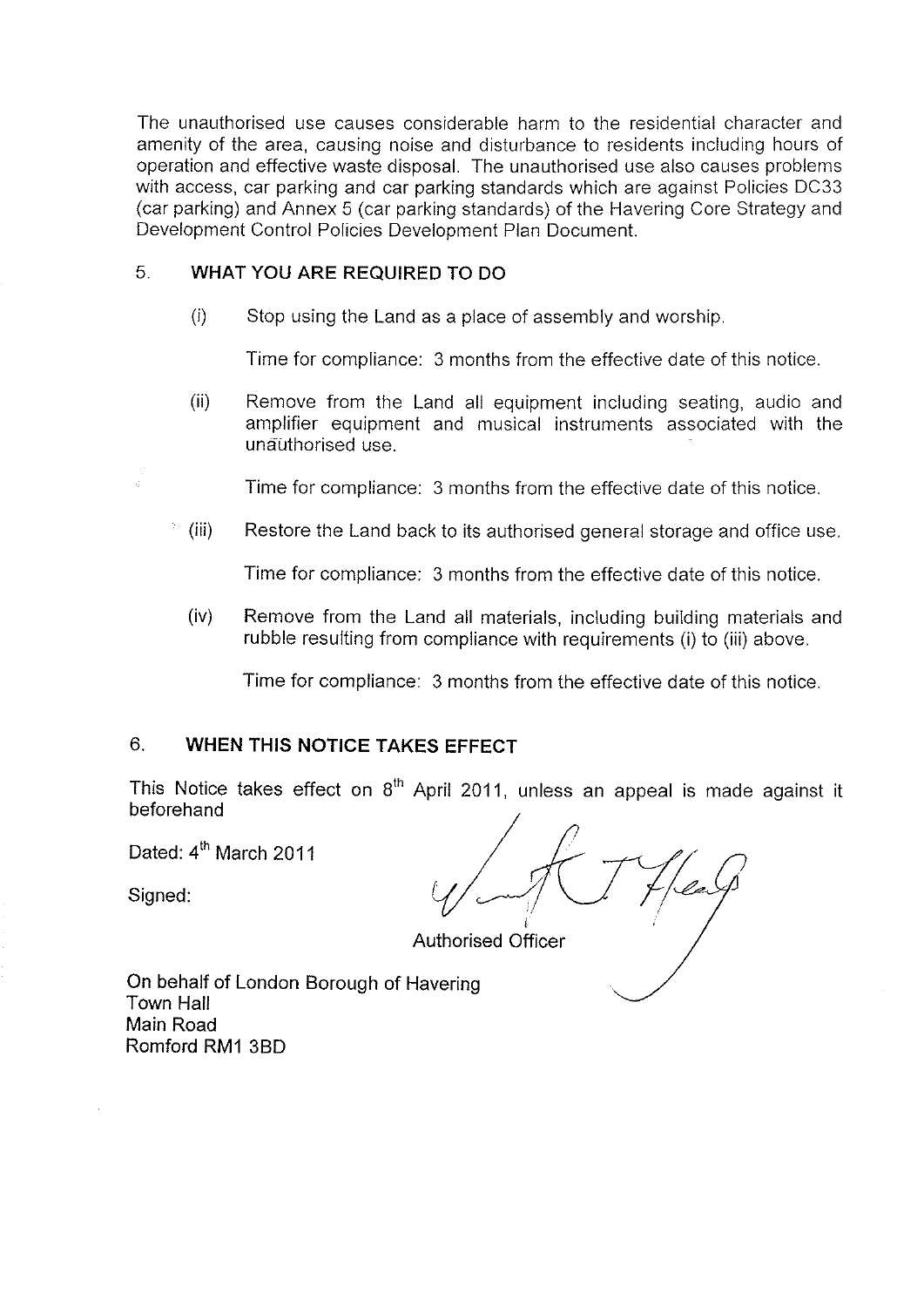#### **YOUR RIGHT OF APPEAL**

You can appeal against this Notice, but any appeal must be received, or posted in time to be received, by the Secretary of State before 8<sup>th</sup> April 2011. The enclosed booklet "Enforcement Appeals -A Guide to Procedure" sets out your rights.

# **WHAT HAPPENS IF YOU DO NOT APPEAL**

If you do not appeal against this Enforcement Notice, it will take effect on  $8^\text{th}$  April 2011 and you must then ensure that the required steps for complying with it, for which you may be held responsible, are taken within the period specified in the Notice.

**FAILURE TO COMPLY WITH AN ENFORCEMENT NOTICE WHICH HAS TAKEN EFFECT CAN RESULT IN PROSECUTION AND/OR REMEDIAL ACTION BY THE COUNCIL.**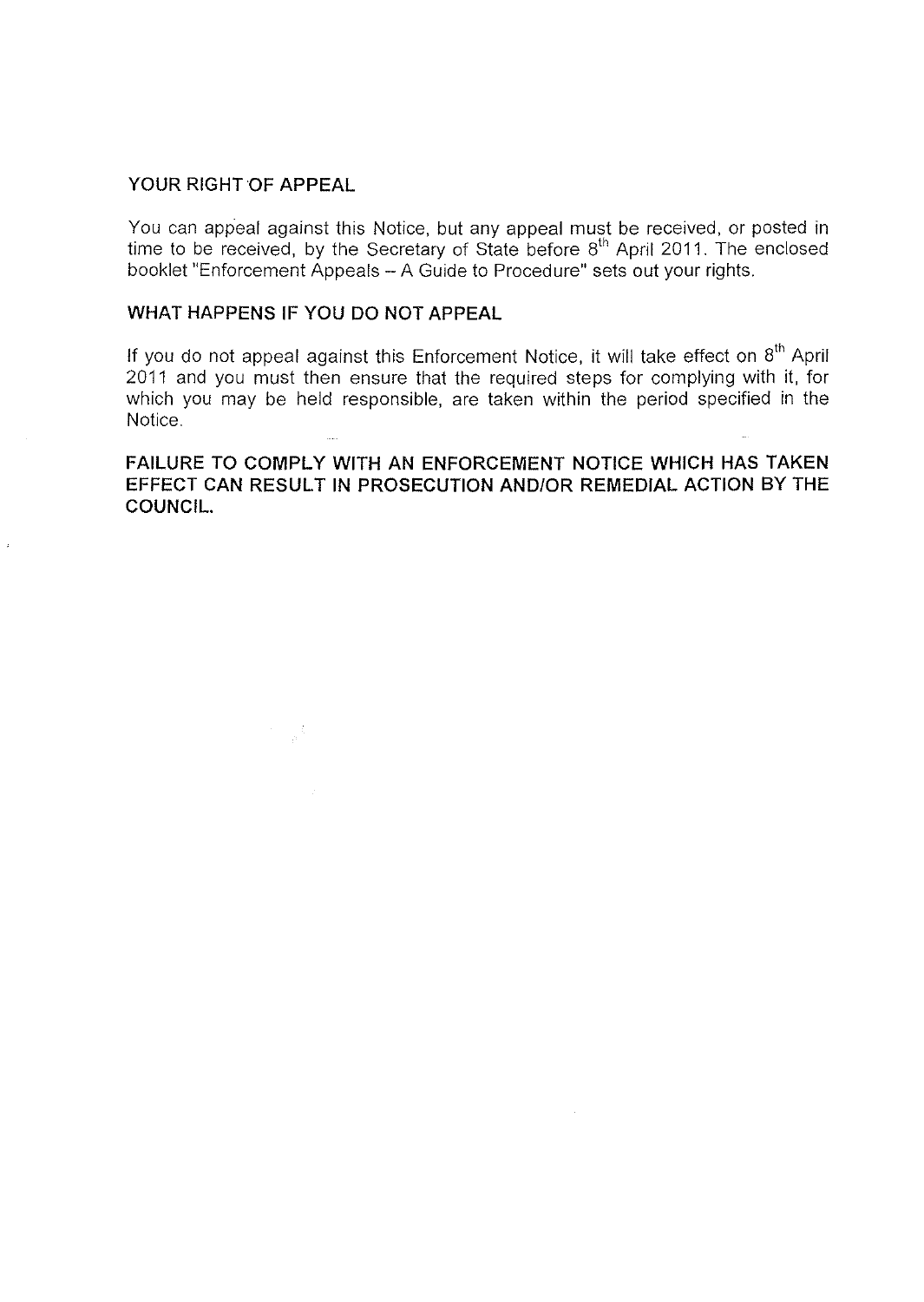# **EXPLANATORY NOTES**

# **STATUTORY PROVISIONS**

A summary of Sections 171A, 1718 and 172 to 177 of the Town and Country Planning Act 1990 (as amended) is enclosed with this Notice.

# **YOUR RIGHT OF APPEAL**

You can appeal against this Notice, but any appeal must be in writing and received, or posted (with the postage paid and properly addressed) in time to be received in the ordinary course of the post, by the Secretary of State before  $8<sup>th</sup>$  April 2011.

If you intend to appeal this Notice you should follow instructions given on the information sheet from the Planning Inspectorate which accompanies this Notice.

# **GROUNDS OF APPEAL**

The grounds of appeal are set out in Section 174 of the Town and Country Planning Act 1990 (as amended) you may appeal on one or more of the following grounds:

- (a) that, in respect of any breach of planning control which may be constituted by the matters stated in the Notice, planning permission ought to be granted, as the case may be, the condition or limitation concerned ought to be discharged;
- (b) that those matters have not occurred;
- (c) that those matters (if they occurred) do not constitute a breach of planning control;
- (d) that, at the date when the notice was issued, no enforcement action could be taken in respect of any breach of planning control which may be constituted by those matters;
- (e) that copies of the Enforcement Notice were not served as required by section 172;
- (f) that steps required by the notice to be taken, or the activities required by the notice to cease, exceed what is necessary to remedy any breach of planning control which may be constituted by those matters or, as the case may be, to remedy any injury to amenity which has been caused by any such breach;
- (g) that any period specified in the notice in accordance with section 173(9) falls short of what should reasonably be allowed.

Not all these grounds may be relevant to you.

# **PLANNING APPLICATION FEE**

 $\left(\begin{array}{c}\right)$ 

Should wish to appeal on ground (a) - that planning permission should be granted for the unauthorised development - then a fee of £335 is payable both to the Secretary of State and to the Council making the total fees payable £670. If the fees are not paid then that ground of appeal will not be valid.